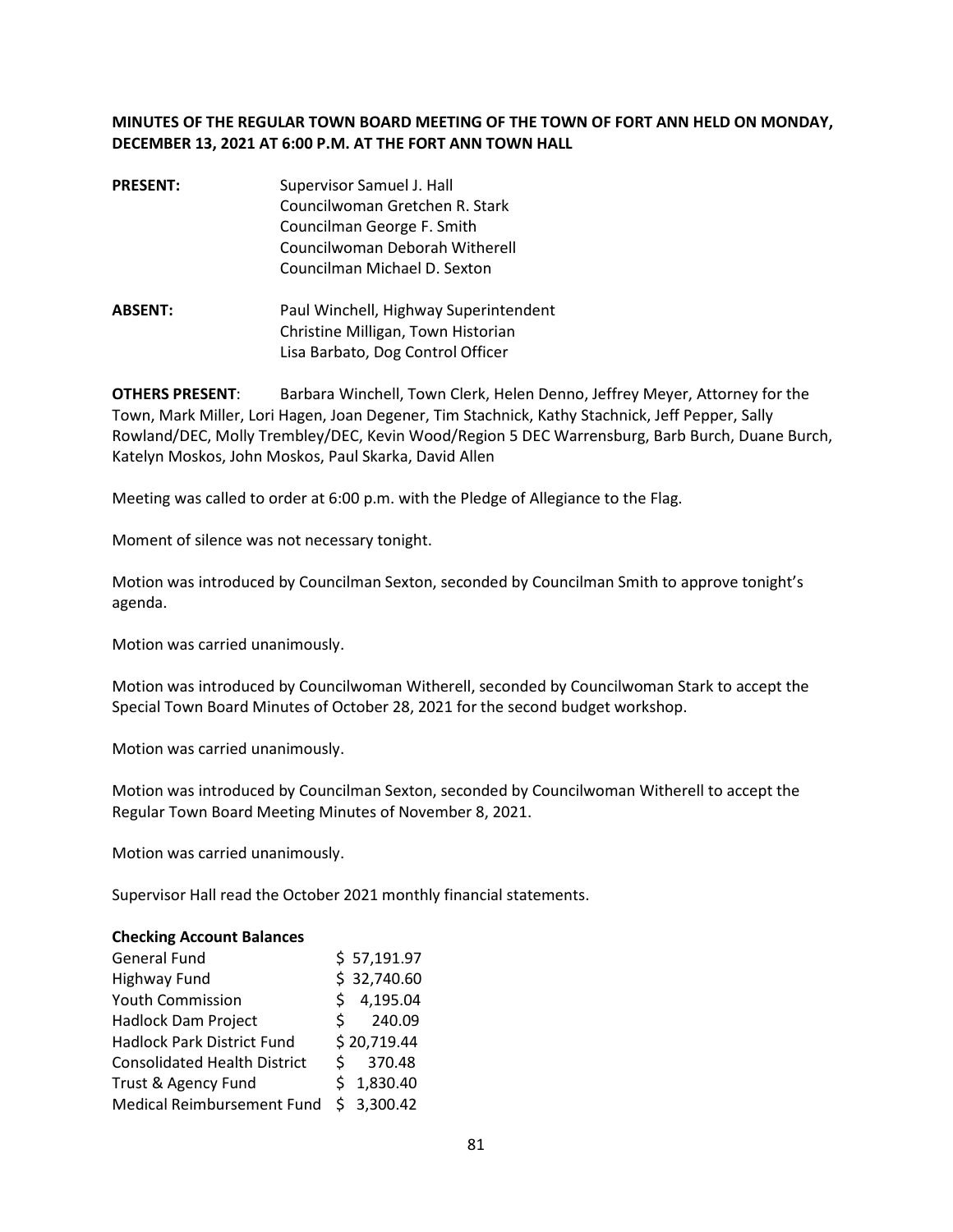| <b>Savings Accounts</b>                   |   |              |
|-------------------------------------------|---|--------------|
| NYCLASS-General Fund                      |   | \$498,352.37 |
| NYCLASS-Highway Fund                      |   | \$377,581.83 |
| NYCLASS-Hadlock Park District \$95,750.23 |   |              |
| <b>LOSAP</b>                              | S | 5.78         |

Motion was introduced by Councilman Smith, seconded by Councilwoman Stark to pay the bills as warranted and audited.

Motion was carried unanimously.

### **6:02 p.m. Public Comment opened.**

### **6:03 p.m. Public Comment closed without comment.**

Kevin Wood/Sally Rowland/Molly Trembley were all present from DEC regarding Biosolids. Supervisor Hall spoke with Richard Burch about attending tonight's meeting and Richard was hoping he and his wife, Lucy, would be able to attend but have not arrived yet so Supervisor Hall stated the Town Board has questions so the meeting will go on. Supervisor Hall introduced Sally Rowland from NYS DEC and asked her to speak about how Biosolids are viewed now compared to going back to when the Town of Fort Ann passed a Local Law in 1991. Sally stated biosolids are regulated as solid waste in NYS. There are different levels of treatment for biosolids which dictates how the permitting is done. If they achieve Class A (reducing pathogens that causes disease lower than detectable levels) considered a product that meets all the standards then it is not regulated and just considered a fertilizer like other fertilizers you'd buy. If facility producing it is in New York like Washington County which has its own compost facility DEC permits the compost facility. If coming out of state like Massachusetts for instance the facility has to get approval from DEC to come into NYS and show they met all the requirements at the facility in order to bring in as fertilizer. Have to be reported annually to DEC what they brought in. There can be restrictions with some flexibility. Class B which is they permit by field and testing for metals. What DEC has seen over decades that they have gotten very good on the pretreatment. Don't see industrial. A lot cleaner than 20 or 30 years ago. Supervisor Hall said he heard there's testing on smell and that is how this whole thing got started was because of smell.

#### **Report from Town Officials and Committees:**

**Supervisor's Report:** Supervisor Hall mentioned there is an issue with the Town Hall's slate roof and he has made some phone calls and is having an issue with getting return phone calls.

Supervisor Hall stated he is working on finding a new dog shelter for 1/1/2022 since receiving notification from Countryside that they will no longer be the shelter for the Town of Fort Ann 1/1/2022. Councilwoman Witherell asked if we have checked with Granville Small Animal for sheltering services.

Councilman Sexton stated the latest mandate from the Governor's Office was to wear a mask and/or ID everyone for a vaccination card.

Councilman Smith reported that the Harvester was pressure tested and ready for sandblasting and painting early Spring.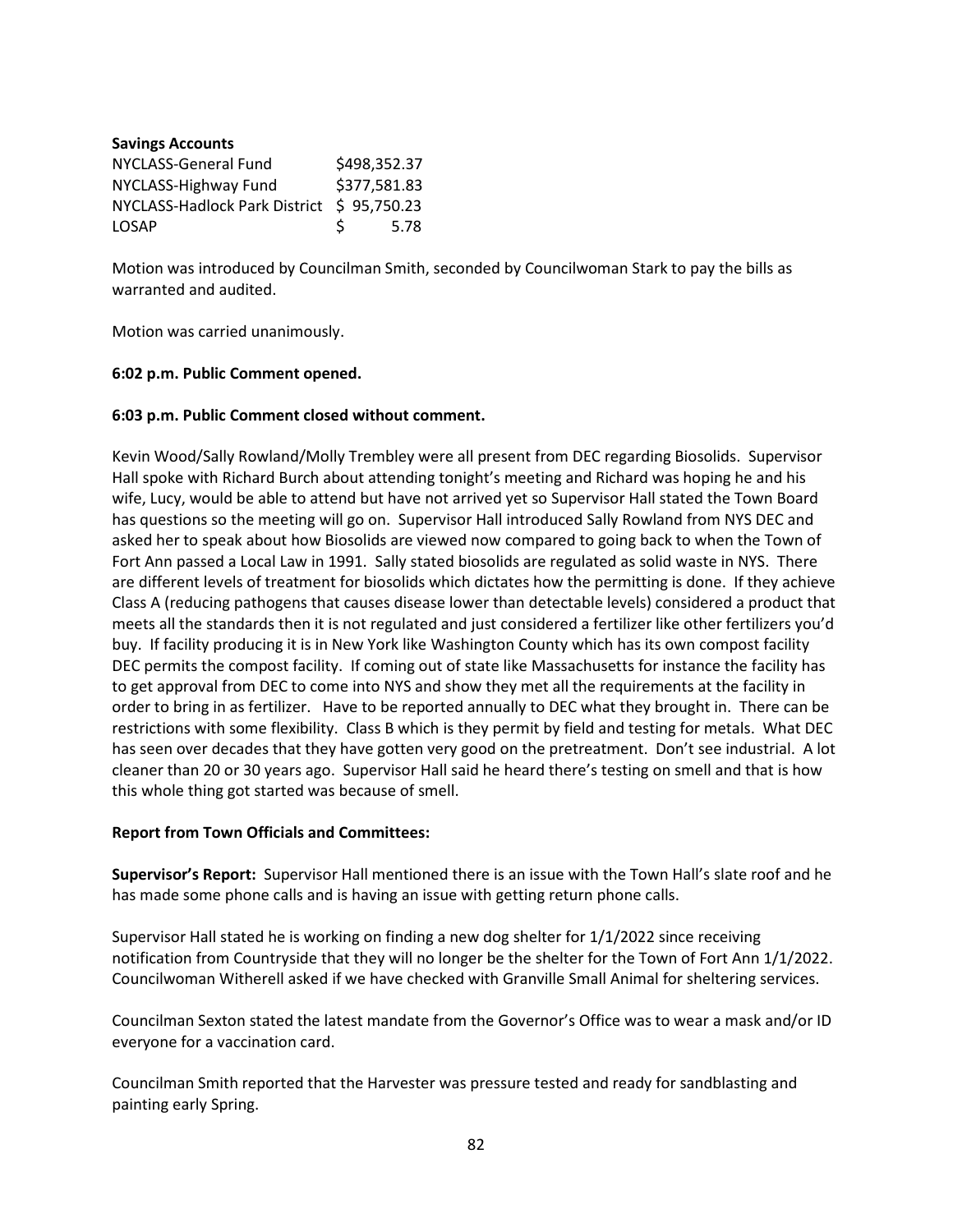Councilwoman Stark stated because of COVID there won't be a fishing derby this year. She said the committee still meets monthly on the bike trail. She also mentioned that there had been some concern about the water level at Hadlock and wanted to remind people that Lake Nebo drains into Hadlock.

Councilwoman Stark stated that the Office for the Aging has suspended all public events due to COVID. If anyone knows of abuse taking place to please contact OFA. They are working on a grant for grandparent 16 and above who do not have Medicaid to assist with getting groceries and go to doctor. This will apply for 10 people a month and each month starts over and it is on a first come first serve basis.

**Town Clerk's Report** was given for November 2020. Mentioned that there is a MEO vacancy in the Highway Dept.

### **Highway Superintendent Report**: Not present

**Enforcement Officer Report** not present but a paper copy of his November 2020 report was distributed.

**Historian**: Not present

#### **Old Business:**

# **5.1 A Local Law Regulating Short-Term Rentals in the Town of Fort Ann 5.2 A Local Law Amending the Town of Fort Ann Site Plan**

Supervisor Hall asked Katelyn Moskos if she has heard of any legislation on Short-Term Rentals? Katelyn said she has not but will share with Supervisor Hall if she sees/hears anything.

The Budget Officer mentioned the findings from the fire company audit and it is recommended to meet annually and keep minutes. A date needs to be set for the annual internal audit for January 2022. It has to be done by January 20<sup>th</sup>.

The Budget Officer stated there was a resolution (67-2021) back in November to send out RFP for Qualified Independent Certified Public Accountants or Independent Public Accountants to Assist with the preparation of the AUD. The Association of Towns sent a long list of firms that might be interested

#### **RESOLUTION #69-2021**

#### **SETTING 2022 ORGANIZATION MEETING**

On motion of Councilman Sexton, seconded by Councilman Smith to accept resolution entitled "Resolution Setting 2022 Organization Meeting."

ADOPTED AYES 5 Sexton, Smith, Stark, Witherell, Hall

**RESOLVED,** that the Town Clerk is hereby authorized and directed to post and publish the requisite notice of Organization meeting.

# **RESOLUTION #70-2021 FOR REVIEW OF LOSAP AUDIT AND NEW PLAN DOCUMENTS**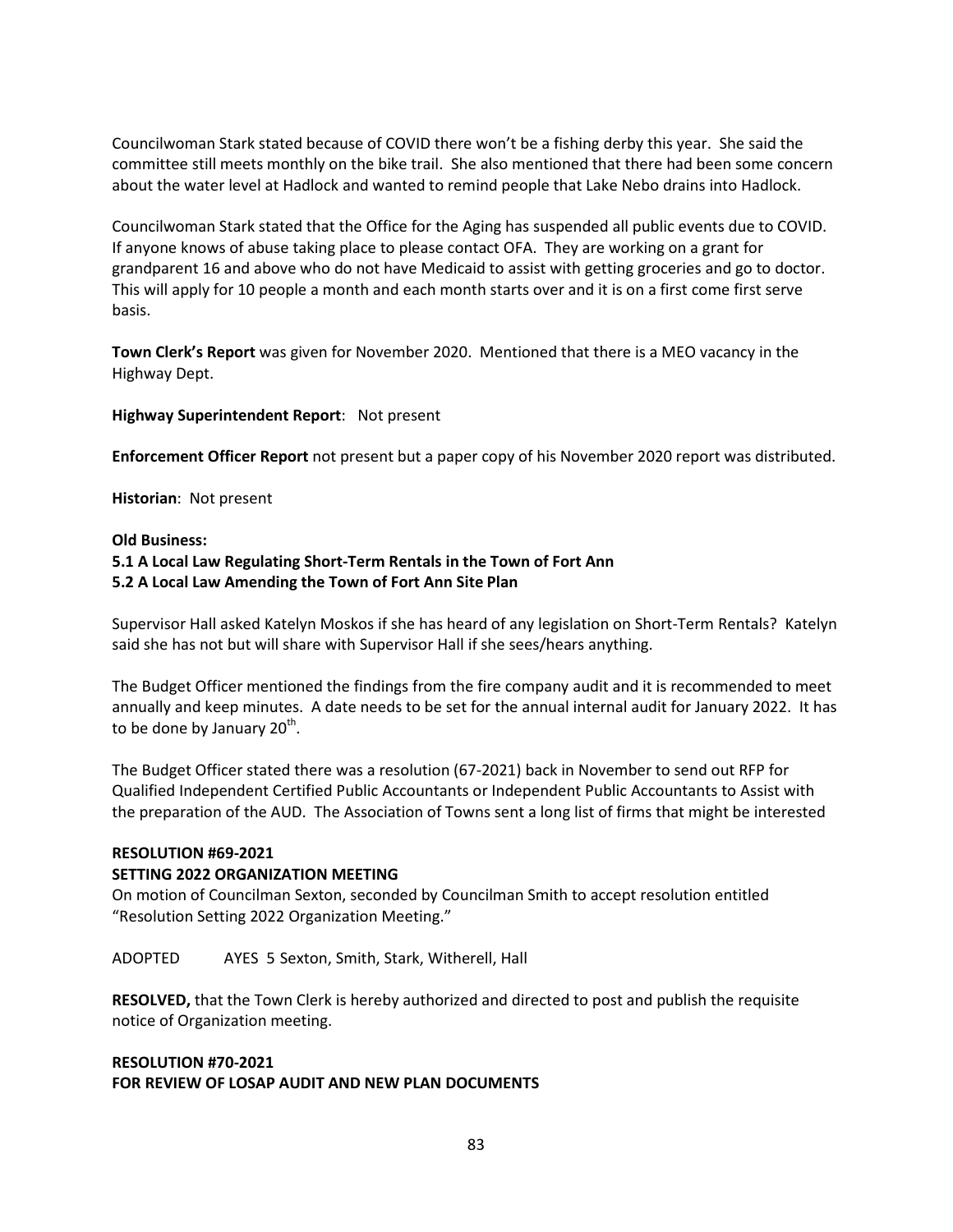On the motion of Councilman Sexton, seconded by Councilwoman Witherell to accept resolution entitled "Resolution for Review of LOSAP Audit and New Plan Documents."

ADOPTED AYES 5 Sexton, Smith, Stark, Witherell, Hall

**RESOLVED,** the Town Board of the Town of Fort Ann and with their authorization, does hereby, adopt the (Amended and Restated Effective 1/1/2020) Service Award Program Plan Document for the West Fort Ann Volunteer Fire Company, Inc. This plan shall retroactively replace any and all documents previously adopted by the Town Board of the Town of Fort Ann which could be considered to be written plan documents and it shall be the Plan Document as of January 1, 2020.

# **RESOLUTION #71-2021**

# **FOR REVIEW OF LOSAP AUDIT AND NEW PLAN DOCUMENTS**

On the motion of Councilwoman Stark, seconded by Councilman Sexton to accept resolution entitled "Resolution for Review of LOSAP Audit and New Plan Documents."

ADOPTED AYES 5 Sexton, Smith, Stark, Witherell, Hall

**RESOLVED**, the Town Board of the Town of Fort Ann and with their authorization, does hereby, adopt the (Amended and Restated Effective 1/1/2020) Service Award Program Plan Document for The Pilot Knob Volunteer Firefighters Association, Inc. This plan shall retroactively replace any and all documents previously adopted by the Town Board of the Town of Fort Ann which could be considered to be written plan documents and it shall be the Plan Document as of January 1, 2020.

6:26 p.m. **Open Public Discussion** 

### 6:30 p.m. **Closed Public Discussion**

6:59 p.m. Supervisor Hall stated executive session was necessary for proposed, pending or current litigation.

Motion was introduced by Councilman Sexton, seconded by Councilman Smith to enter into executive session.

Motion was carried unanimously.

7:12 p.m. Motion was introduced by Councilman Smith, seconded by Councilman Sexton to move out of executive session and return to public session.

Motion was carried unanimously.

### **RESOLUTION #72-2021**

# **APPROVING THE STIPULATION OF SETTLEMENT AND ORDER RELATIVE TO THE MATTER OF GERARD P. NUDI v. ASSESSOR OF THE TOWN OF FORT ANN, ET. AL. BEARING WASHINGTON COUNTY SUPREME COURT 904718-19 & 904863-20**

On the motion of Councilman Sexton, seconded by Councilman Smith to accept resolution entitled "Resolution Approving the Stipulation of Settlement and Order Relative to the matter of Gerard P. Nudi